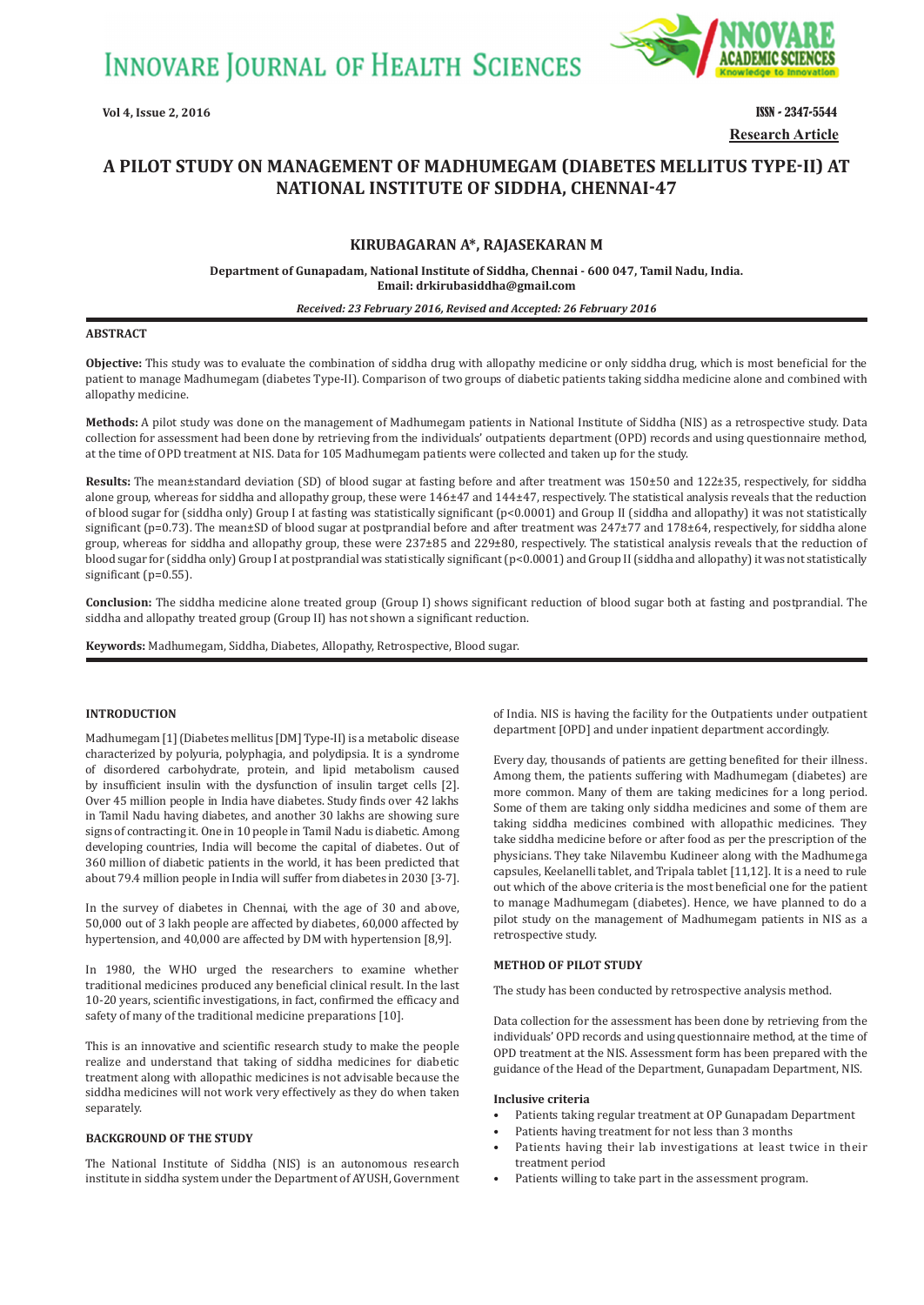### **OBJECTIVE OF THE PILOT STUDY**

- Comparison of two groups of diabetic (Madhumegam) patients-taking siddha medicine only and the patients taking siddha medicines along with the allopathy medicines
- Comparison of diabetic (Madhumegam) patients having food habits of vegetarian and non-vegetarian diets
- Comparison of medicines taken before the food and after the food.
- Efficacy of Madhumega capsule alone and along with Nilavembu Kudineer
- Comparison of blood sugar level, hemoglobin (Hb), body weight, hemoglobin A1c (HbA1c), and cholesterol before taking the treatment as per the latest report of assessment.

### **RESEARCH DESIGN AND DATA COLLECTION**

Retrospective analysis using questionnaire method; a total of 105 Madumegam outpatients in Gunapadam Department, NIS, were assessed by the investigator.

Following information's are collected from the questionnaires.

Food habits, occupation, walking exercise, yoga practice, food regulations, allopathic medicine, diabetic complications, and hereditary implications.

The following information's are collected from the patients' individuals' records.

Blood sugar level (fasting and postprandial), Hb, lipid profile, HbA1c, urine sugar (fasting, postprandial, and albumin), body weight, details of medicine, periodic lab investigations, and treatment period.

#### **Study period**

29th July, 2011, to 28th August, 2011 (1 month).

#### **Data analysis**

Data for 105 diabetic (Madhumegam) patients were collected and taken up for the study.

All collected data were computerized and analyzed using descriptive analyzing method and statistical significance of t-test and paired t-test.

Patients have been divided into two groups (Group I and Group II) for the study purpose.

Group I refers to the patients who take siddha medicines only.

Group II refers to the patients who take siddha medicines along with allopathy medicines.

Group I consists of 42 out of 105 patients and Group II consists of 63 out of 105 patients.

### **RESULTS AND DISCUSSIONS**

Following are the important observations from the pilot study of the management of diabetes (Madhumegam).

In NIS, 40% of diabetic (Madhumegam) patients belong to Group I (i.e., taking siddha medicine only) and 60% belong to Group II (i.e., taking both siddha and allopathy medicines). This indicates that the users of both siddha and allopathy medicines are higher than the users of siddha medicines alone (Fig. 1).

The Madhumegam patients utilizing siddha medicines, belonging to the age group of 50 and above (71%) are higher than the age group of below 50 (29%) (Fig. 2).

54% of Madumegam patients are due to heredity (Fig. 3).

73% of people taking non-vegetarian food are affected with MM, and it is higher than the people taking vegetarian food (27%) (Fig. 4).

89% of MM patients are undergoing periodic lab investigations once in 3 months.

52% of Madumegam patients are taking siddha medicine before food and, 48% are taking after food (Fig. 5).



**Fig. 1: Siddha and combined group**



**Fig. 2: Age**



**Fig. 3: Heredity**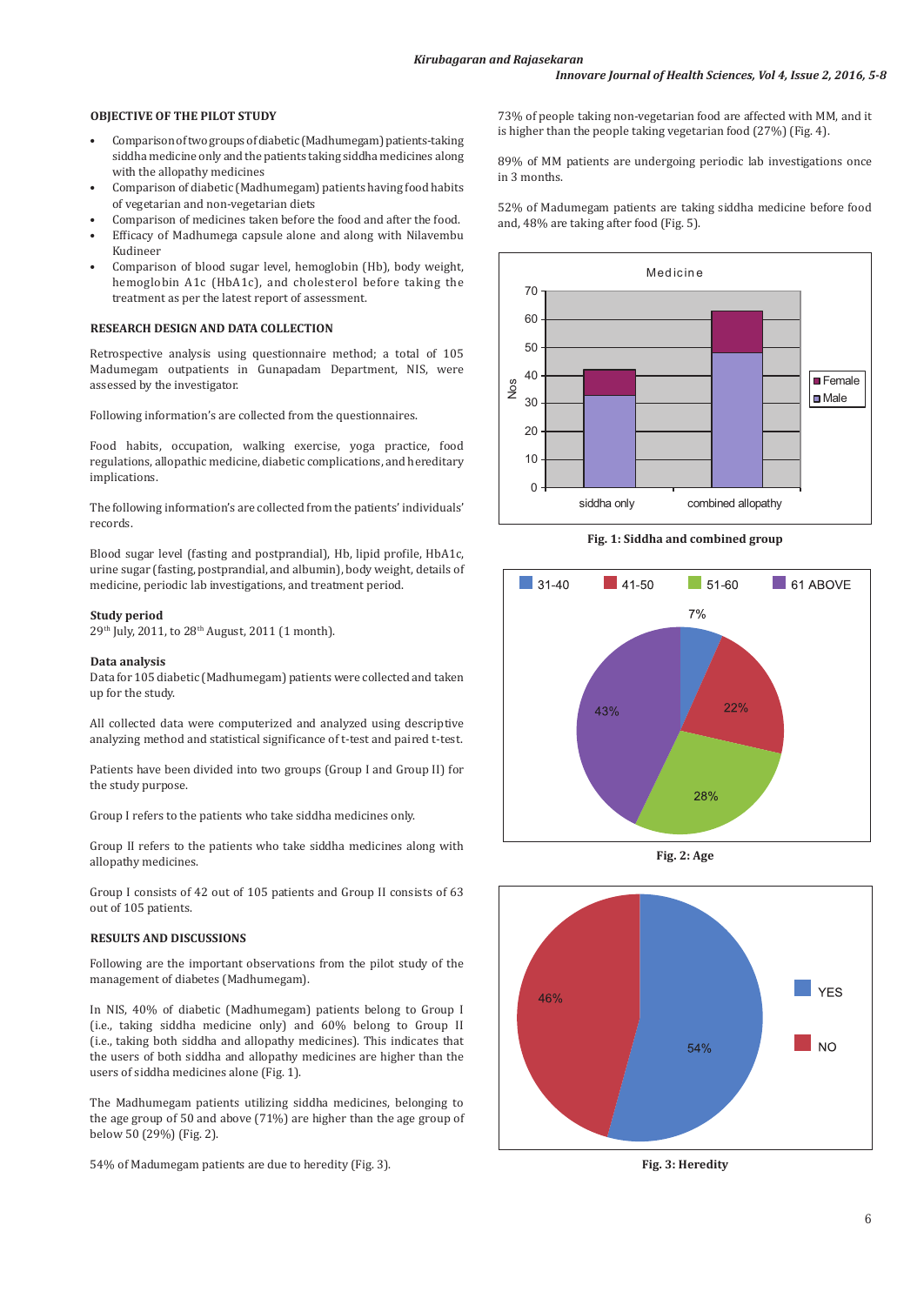Most of the MM patients (78%) are taking MMC capsule along with Nilavembu Kudineer (Fig. 6).

Very minimum people (11%) are taking MMC capsule only.

Among MM patients, 59% are also affected with hypertension.

22% of the patients taking siddha only have got hypertension and 78% of the patients taking both siddha and allopathy have got hypertension (Fig. 7).

The mean±standard deviation (SD) of blood sugar at fasting before and after treatment was 150±50 and 122±35, respectively, for siddha alone group, whereas for siddha and allopathy group, these were 146±47 and 144±47, respectively. The statistical analysis reveals that the reduction of blood sugar for (siddha only) Group I at fasting was statistically significant (p<0.0001) and Group II (siddha and allopathy) it was not statistically significant (p=0.73) (Table 1).

The mean±SD of blood sugar at postprandial before and after treatment was 247±77 and 178±64, respectively, for siddha alone group, whereas for siddha and allopathy group, these were 237±85 and 229±80, respectively. The statistical analysis reveals that the reduction of blood sugar for (siddha only) Group I at postprandial was statistically significant (p<0.0001) and Group II (siddha and allopathy) it was not statistically significant (p=0.55) (Table 2).

The mean±SD of Hb before and after treatment were 11±1 and 12±1 respectively. The statistical analysis reveals that the increase of Hb was statistically significant (p<0.0068)**.**







**Fig. 5: Siddha medicine intake**

The blood sugar level of the Group I with non-vegetarian food habit is better controlled than the patients with vegetarian food habits.

Among MM patients, 78% are practicing walking regularly. Among them, male patients are 92% and it is higher than the female patients (67%) (Fig. 8).

| Table 1: Fasting blood sugar comparison of two groups |  |
|-------------------------------------------------------|--|
|                                                       |  |

| <b>Blood sugar</b><br>(mg/dl) | <b>Before</b><br>treatment<br><b>Group I</b><br>patients | After<br>treatment<br><b>Group I</b><br>patients | <b>Refore</b><br>treatment<br><b>Group II</b><br>patients | After<br>treatment<br><b>Group II</b><br>patients |
|-------------------------------|----------------------------------------------------------|--------------------------------------------------|-----------------------------------------------------------|---------------------------------------------------|
| Normal value                  | 6                                                        | 26                                               | 15                                                        | 21                                                |
| 80-110                        |                                                          |                                                  |                                                           |                                                   |
| 111-150                       | 21                                                       | 7                                                | 27                                                        | 15                                                |
| 151-200                       | 9                                                        | 8                                                | 12                                                        | 10                                                |
| 201-300                       | 5                                                        | 1                                                | 8                                                         | 16                                                |
| 301 and above                 |                                                          | 0                                                | 1                                                         | 1                                                 |

**Table 2: Postprandial blood sugar comparison of two groups**

| <b>Blood sugar</b><br>(mg/dl) | <b>Before</b><br>treatment<br>Group I<br>patients | After<br>treatment<br><b>Group I</b><br>patients | <b>Before</b><br>treatment<br><b>Group II</b><br>patients | After<br>treatment<br><b>Group II</b><br>patients |
|-------------------------------|---------------------------------------------------|--------------------------------------------------|-----------------------------------------------------------|---------------------------------------------------|
| Normal value                  | 2                                                 | 12                                               | 7                                                         | 5                                                 |
| < 140                         |                                                   |                                                  |                                                           |                                                   |
| 141-200                       | 12                                                | 20                                               | 21                                                        | 20                                                |
| 201-250                       | 11                                                | 6                                                | 12                                                        | 11                                                |
| 251-300                       | 9                                                 | 2                                                | 9                                                         | 10                                                |
| 301-400                       | 6                                                 | 2                                                | 11                                                        | 17                                                |
| 401<                          | 2                                                 |                                                  | 3                                                         |                                                   |



**Fig. 6: Name of siddha medicines**



**Fig. 7: Complications of diabetes**